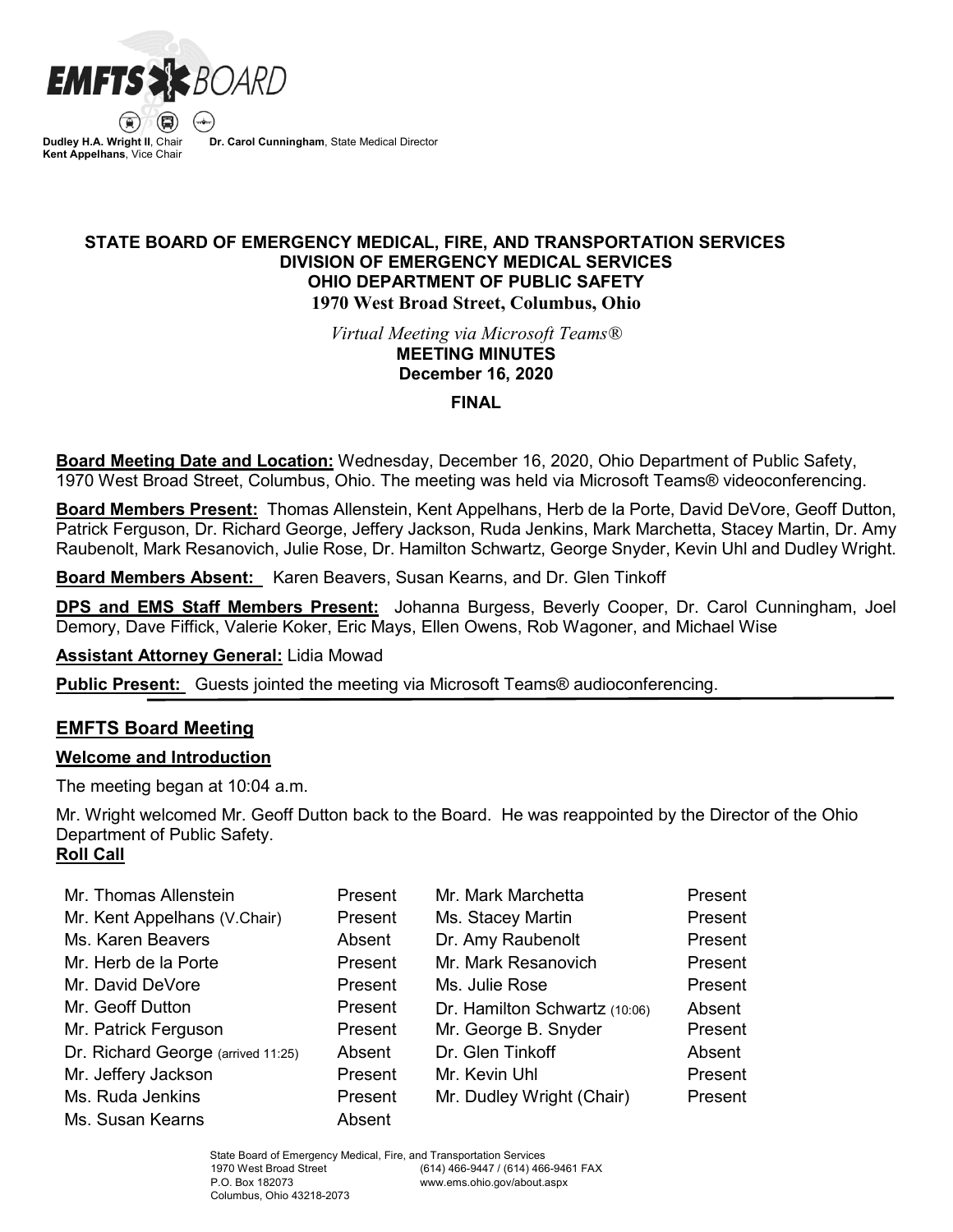# **Open Forum**

Mr. Wright inquired if there were any guests who would like to address the Board. No guests expressed a wish to address the Board.

# **Consent Agenda**

Mr. Wright requested a motion to approve the Consent Agenda items that were distributed prior to the meeting including the EMFTS Board minutes of October 21, 2020, the Certificates of Accreditation, the Certificates of Approval, the October and November 90-day extension requests, and the October and November EMS certifications.

*ACTION: Motion to approve the Consent Agenda items that were distributed prior to the meeting including the EMFTS Board minutes of October 21, 2020, the Certificates of Accreditation, the Certificates of Approval, the October and November 90-day extension requests, and the October and November EMS certifications.* Mr. Marchetta – First. Mr. Uhl – Second. None opposed. Mr. DeVore (30327) - abstained. **Motion approved.**

Mr. Wright introduced himself as the Chair of the State Board of Emergency Medical, Fire, and Transportation Services. The proceedings were called to order at 10.08 a.m. on December 16, 2020.

## **Roll Call**

| Mr. Thomas Allenstein              | Present | Mr. Mark Marchetta            | Present |
|------------------------------------|---------|-------------------------------|---------|
| Mr. Kent Appelhans (V.Chair)       | Present | Ms. Stacey Martin             | Present |
| Ms. Karen Beavers                  | Absent  | Dr. Amy Raubenolt             | Present |
| Mr. Herb de la Porte               | Present | Mr. Mark Resanovich           | Present |
| Mr. David DeVore                   | Present | Ms. Julie Rose                | Present |
| Mr. Geoff Dutton                   | Present | Dr. Hamilton Schwartz (10:06) | Absent  |
| Mr. Patrick Ferguson               | Present | Mr. George B. Snyder          | Present |
| Dr. Richard George (arrived 11:25) | Absent  | Dr. Glen Tinkoff              | Absent  |
| Mr. Jeffery Jackson                | Present | Mr. Kevin Uhl                 | Present |
| Ms. Ruda Jenkins                   | Present | Mr. Dudley Wright (Chair)     | Present |
| Ms. Susan Kearns                   | Absent  |                               |         |

It was noted for the record that a majority of the members of the Board were present.

The Board reviewed the following case(s):

## **SUMMARY SUSPENSION**

• EMS Case No. 2020-120-BE100, Walter A. Lash, Certificate No 79752

## **REPORT AND RECOMMENDATIONS**

- EMS Case No. 2018-540-BE100, Justin M. Bancroft, Certificate No. 174354
- EMS Case No. 2019-121-BE100, Heather Roberts, Certificate No. 175817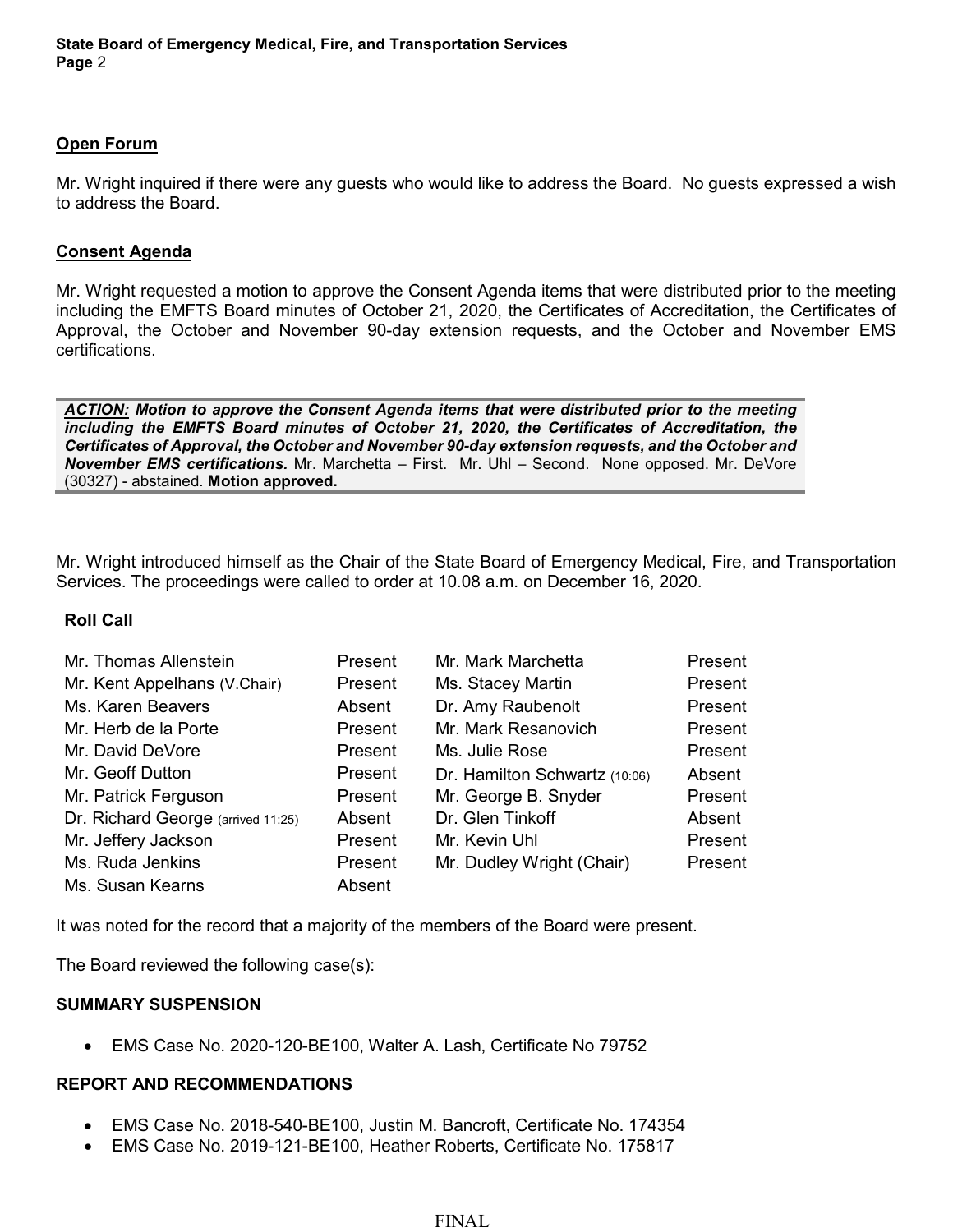- EMS Case No. 2019-232-BE500, Ricardo Galarza Jr., Certificate No. 171515
- EMS Case No. 2020-103-BE100, Richard J. Kordish II, Certificate No. 103156

Mr. Wright recognized Assistant Attorney General Lidia Mowad for the purpose of providing a brief synopsis of each case.

- **EMS Case No. 2020-120-BE100, Walter A. Lash, Certificate No 79752.** Mr. Lash is a certified EMT and active from July 20, 2018 to July 29, 2021. On November 17, 2020 in Franklin County Common Pleas Court, Case No. 20CR2258, he pleaded guilty to and was convicted of attempted unlawful sexual conduct with a minor, an F4, in violation of R.C. 2923.02 and 2907.04. The underlying circumstances of this conviction involve a child between 13 and 16 years of age. With a proposed summary suspension, the Board must determine whether there is clear and convincing evidence that Mr. Lash's continued practice presents immediate and serious harm to the public and that he has pleaded guilty to a felony.
- **EMS Case No. 2018-540-BE100, Justin M. Bancroft, Certificate No. 174354.** Mr. Bancroft is a certified EMT and active from September 13, 2019 to September 13, 2022. On April 3, 2019 in the Hamilton County Common Pleas Court, Case no. B1805012, Mr. Bancroft pleaded guilty to and was convicted of two reduced charges of attempted felonious assault, two Felony 3's. The Board issued a Notice of Opportunity for Hearing intending to take action on his certificate on the basis of the felony convictions. The underlying facts were that, without any influence of substances, Mr. Bancroft cause significant damage to outside bystanders, causing two of the men to suffer broken facial bones, necessitating reconstructive surgeries, and severe fractures. This matter went to hearing on February 24, 2020, where he confirmed the pleas and underlying law enforcement reports and the recommendation was to revoke Mr. Bancroft's EMT certificate.
- **EMS Case No. 2019-121-BE100, Heather Roberts, Certificate No. 175817**. Ms. Roberts is a certified EMT and active from January 7, 2020 to January 7, 2023. On August 7, 2019, in Muskingum County Common Pleas court, Case no. CR2019-0187, Ms. Roberts pleaded guilty to and was convicted of aggravated assault. The Board issued a Notice of Opportunity for Hearing on the basis of the felony conviction intending to take action on the certificate. Underlying facts involved a domestic dispute where Ms. Roberts allegedly reached for a gun and corkscrew, and caused bruising on her husband when attempting to push him down the stairs. This matter went to hearing on October 2, 2020 where the hearing examiner confirmed the conviction and considered the underlying facts, and ultimately recommended that the Board not impose a revocation, but rather a suspension for a period of time deemed appropriate by the Board.
- **EMS Case No. 2019-232-BE500, Ricardo Galarza Jr., Certificate No. 171515**. Mr. Galarza is not a certified EMT; however, he was previously certified from 2016 to 2018, expired and reapplied on September 5, 2019. The Division of EMS received a tip-off about two things involving Mr. Galarza. The tip stated that Mr. Galarza never completed any continuing education for the prior or new certifications and that he continued to practice and hold himself out as an EMT for 183 calls when he wasn't certified. The Board issued a Notice of Opportunity for Hearing on unauthorized practice and failure to maintain continuing education records. The matter went to hearing on January 27, 2019 where the hearing examiner confirmed unauthorized practice and failure to maintain or produce any continuing education records and the recommendation is to revoke the 2016 to 2018 certification and deny the pending September 5, 2019 application.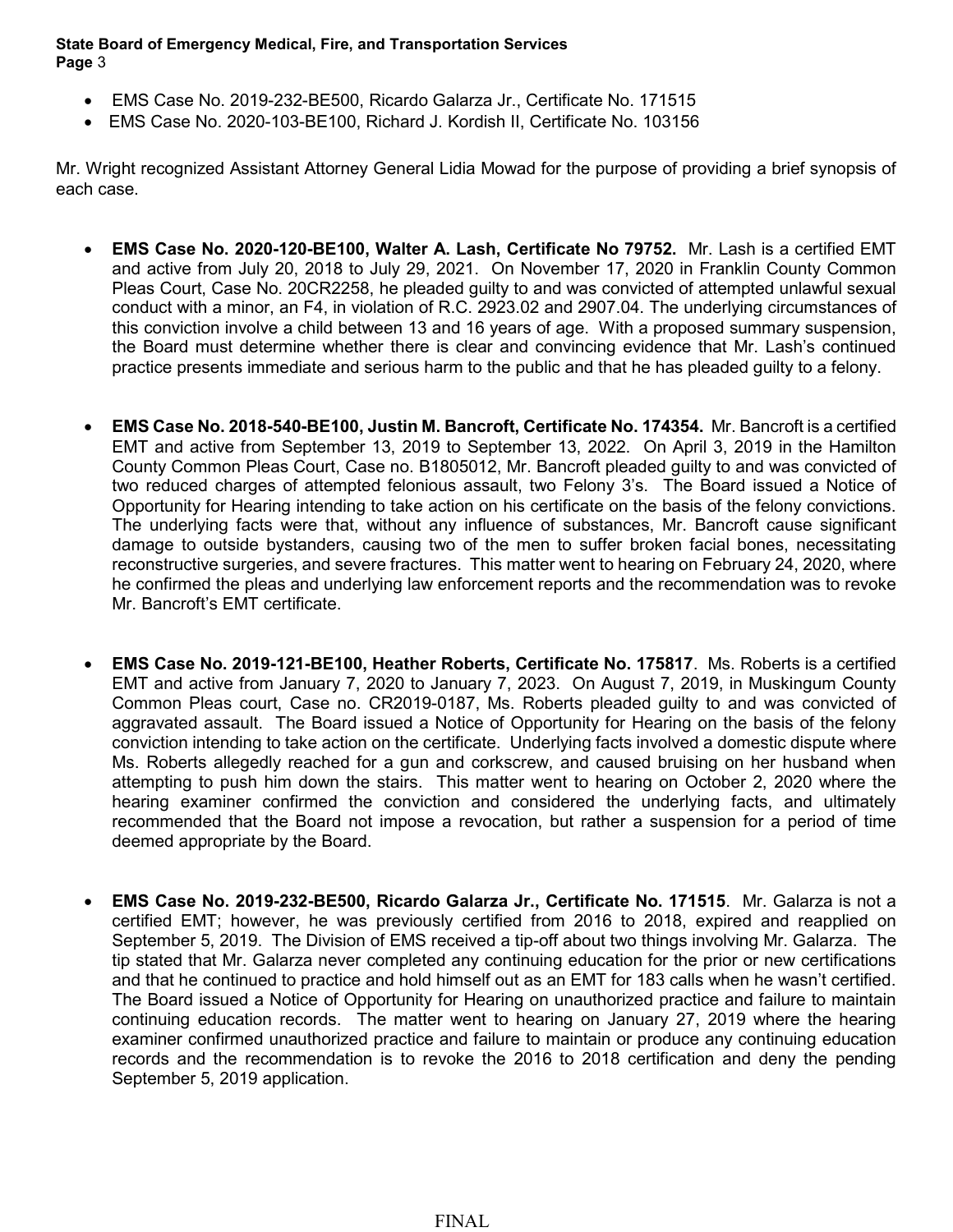• **EMS Case No. 2020-103-BE100, Richard J. Kordish II, Certificate No. 103156**. Mr. Kordish is certified as an advanced emergency medical technician, valid from March 28, 2018 to March 28, 2021. On February 13, 2020, in Cuyahoga County Common Pleas court, case no. CR-19-641786-D, pled guilty to 2 counts of drug possession, one count of trafficking, and one count of possessing criminal tools. Mr. Kordish was not convicted, but opted to enter into an intervention in lieu of conviction and participate in a series of drug rehabilitation programs. The Board issued a Notice of Opportunity for Hearing on the guilty plea and finding of eligibility for intervention in lieu of conviction for the felonies. This matter went to hearing on October 27, 2020, where the hearing officer confirmed the pleas and findings of eligibility for intervention. The underlying facts state that Mr. Kordish housed a marijuana grow operation. The hearing officer also heard from Mr. Kordish and his attorney where Mr. Kordish claimed he never saw or smelled the marijuana. Based on facts and evidence, the hearing examiner recommended that the Board revoke Mr. Kordish's certification as an AEMT. Mr. Kordish submitted objections to the Board. He claims that his attorney advised him to lie about partaking in drugs or alcohol so that Mr. Kordish could be found eligible for the intervention in lieu program. During the hearing Mr. Kordish said that he opted to enter the program to avoid a prison sentence, however, now he is telling the Board that he lied to the Court to enter into the program.

Mr. Wright asked if Mr. Bancroft or his attorney were present. No one was present.

Mr. Wright asked if Ms. Roberts or her attorney were present. Ms. Roberts was present and was given the opportunity to speak to the EMFTS Board. Ms. Roberts requested that the Board members take the evidence provided into consideration. She has not been practicing for a year and a half due to this situation. She stated she has gone above and beyond what was asked of her to do. She thanked the Board members for their time and consideration.

Mr. Wright asked if Mr. Galarza or his attorney were present. No one was present.

Mr. Wright asked if Mr. Kordish or his attorney were present. Mr. Kordish was present and was given the opportunity to speak to the EMFTS Board. Mr. Kordish explained he had never had any contact with law enforcement before this incident. He said he is proud of his 15 year career. He requested that the Board reconsider and thanked the Board for allowing him to speak.

# **GOLDMANS**

These proceedings were held before the Board pursuant to Goldman v. State Medical Board of Ohio where the respondents did not properly request a hearing in the cases. The individuals named did not have the ability to present written or oral testimony; however, they may be present to hear the proceedings and outcome.

All Board members received the sworn affidavits and accompanying exhibits for the Goldman proceedings from the EMS investigators. The affidavits contained the evidence and testimony upon which was deliberated.

There were five adjudications. The proceedings were in the matters of:

- EMS Case No. 2019-283-BE100, John E. Robinson, Certificate No. 174471
- EMS Case No. 2019-400-E100, Beverly Santiago, Certificate No. 172313
- EMS Case No. 2019-445-E100, Charles Baston, Certificate No. 175747
- EMS Case No. 2019-521-BE100, Jack E. Reall, Certificate No. 29359
- EMS Case No. 2020-004-E100, Edward K. O'Daniel, Certificate No. 155943

Mr. Wright requested a motion to admit the sworn affidavits and the accompanying exhibits in the aforementioned cases into evidence.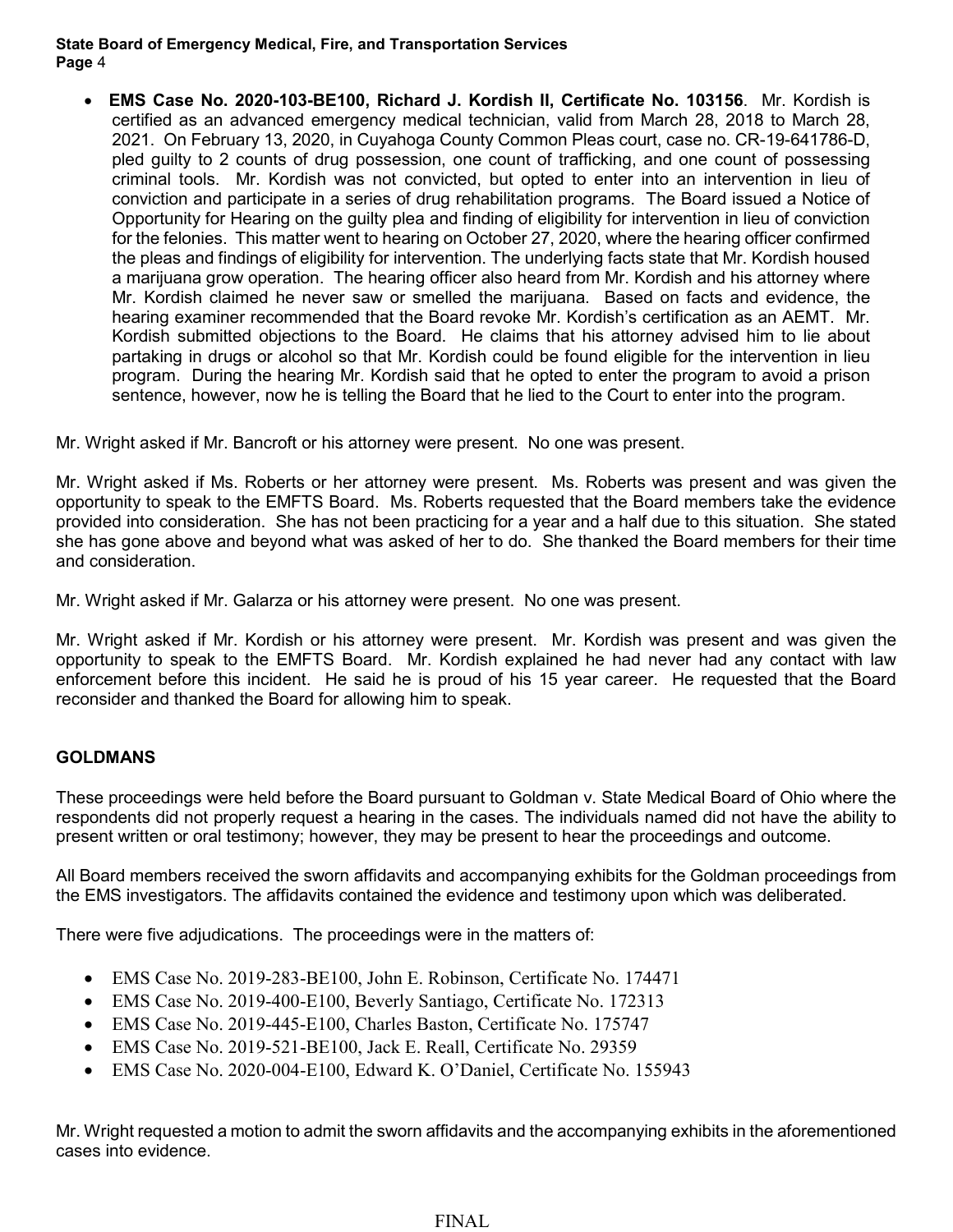*ACTION: Motion to admit the sworn affidavits and accompanying exhibits in the aforementioned cases into evidence.*Mr. Snyder – First. Mr. Dutton – Second. None opposed. None abstained. Motion approved.

There was no further evidence to come before the Board and the proceedings closed at 10:28 a.m.

*ACTION: Motion to recess the meeting for the purpose of entering into quasi-judicial deliberations.*Mr. Ferguson – First. Mr. Marchetta – Second. None opposed. None abstained. Motion approved.

# **Roll Call**

| Mr. Thomas Allenstein        | Present | Mr. Mark Marchetta        | Present |
|------------------------------|---------|---------------------------|---------|
| Mr. Kent Appelhans (V.Chair) | Present | Ms. Stacey Martin         | Present |
| Ms. Karen Beavers            | Absent  | Dr. Amy Raubenolt         | Present |
| Mr. Herb de la Porte         | Present | Mr. Mark Resanovich       | Present |
| Mr. David DeVore             | Present | Ms. Julie Rose            | Present |
| Mr. Patrick Ferguson         | Present | Dr. Hamilton Schwartz     | Present |
| Dr. Richard George           | Absent  | Mr. George B. Snyder      | Present |
| Mr. Jeffery Jackson          | Present | Dr. Glen Tinkoff          | Absent  |
| Ms. Ruda Jenkins             | Present | Mr. Kevin Uhl             | Present |
| Ms. Susan Kearns             | Absent  | Mr. Dudley Wright (Chair) | Present |

## **SUMMARY SUSPENSION MOTION**

*ACTION*: *In the matter of EMS Case Number 2020-120-BE100, Walter A. Lash, Certificate Number 79752, I move that the Board issue an order to summarily suspend Mr. Lash's certificate to practice. There is clear and convincing evidence that Respondent's continued practice presents a danger of immediate and serious harm to the public and that the certificate holder has pled guilty to Attempted Unlawful Sexual Conduct with a Minor, a felony of the fourth degree. The Board order shall include a Notice of Opportunity for Hearing for violations of Ohio Revised Code 4765.112 and Ohio Administrative Code 4765-10-03(B)(2)(a).* Mr. Snyder – First. Mr. Marchetta – Second. None opposed. Mr. Allenstein and Mr. Ferguson- abstained. **Motion approved.**

## **REPORT AND RECOMMENDATION MOTIONS**

*ACTION*: *In the matter of EMS Case Number 2018-540-BE100, Justin M. Bancroft, Certificate Number 174354, I move that the Board issue an adjudication order approving the findings of fact and conclusions of law, and the recommendation of the hearing examiner to revoke Mr. Bancroft's certificate to practice.* Mr. Snyder – First. Mr. Marchetta – Second. None opposed. Mr. Allenstein and Mr. Uhl - abstained. **Motion approved.**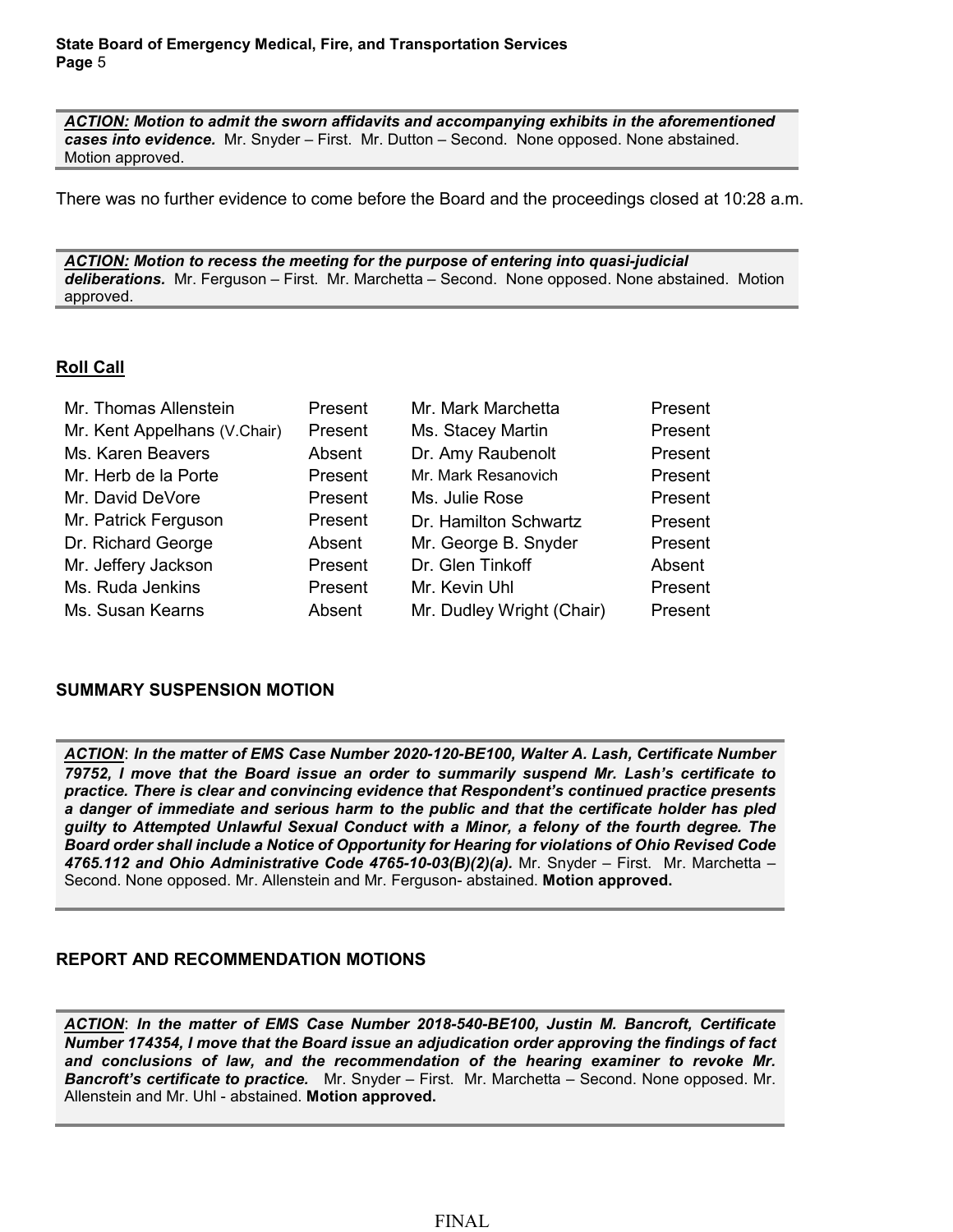*ACTION*: *In the matter of EMS Case Number 2018-421-E300, Eric R. Johann, EMS Certificate Number 28408, I move that the Board issue an adjudication order finding that Mr. Johann failed to comply with continuing education requirements as indicated in counts 1 and 2 of the Notice of Opportunity for Hearing and that Mr. Johann's Advanced Emergency Medical Technician certification be revoked.* Mr. Snyder – First. Mr. Marchetta – Second. None opposed. Mr. Allenstein abstained. **Motion approved.**

*ACTION*: *In the matter of EMS Case Number 2019-121-BE100, Heather Roberts, Certificate Number 175817, I move that the Board issue an adjudication order approving the findings of fact and conclusions of law, and the recommendation of the hearing examiner to suspend Ms. Robert's certificate to practice. The suspension shall be for a period of one (1) year, followed by three years of probation. Ms. Roberts, as a stipulation that her probation and on completion of said probation, shall submit a BCI&I check at renewal. Ms. Roberts shall complete all other standard conditions of renewal during the period of probation. The reason for the background check and probation is due to the serious nature of the offenses.* Mr. Snyder – First. Mr. Marchetta – Second. None opposed. Mr. Allenstein - abstained. **Motion approved.**

*ACTION*: *In the matter of EMS Case Number 2019-232-BE500, Ricardo Galarza, Jr., Certificate Number 171515, I move that the Board issue an adjudication order approving the findings of fact and conclusions of law, and the recommendation of the hearing examiner to revoke Mr. Galarza's certificate to practice.* Mr. Snyder – First. Mr. Marchetta – Second. None opposed. Mr. Allenstein and Mr. Ferguson - abstained. **Motion approved.**

*ACTION*: *In the matter of EMS Case Number 2020-103-BE100, Richard J. Kordish II, Certificate Number 103156, I move that the Board issue an adjudication order approving the findings of fact and conclusions of law, and the recommendation of the hearing examiner to revoke Mr. Kordish's certificate to practice.* Mr. Snyder – First. Mr. Marchetta – Second. None opposed. Mr. Allenstein abstained. **Motion approved.**

## **GOLDMAN MOTIONS**

*ACTION*: *In the matter of EMS Case Number 2019-283-BE100, John E. Robinson, Certificate Number 174471, I move that the Board issue an adjudication order finding that Mr. Robinson has been convicted of theft while working as an emergency medical technician, that he failed to report this conviction to the Board, and that Mr. Robinson's certification be revoked.* Mr. Snyder – First. Mr. Marchetta – Second. None opposed. Mr. Allenstein and Mr. Appelhans- abstained. **Motion approved.**

*ACTION*: *In the matter of EMS Case Number 2019-400-E100, Beverly Santiago, Certificate Number 172313, I move that the Board issue an adjudication order finding that Ms. Santiago has been convicted of felony Endangering Children, and that Ms. Santiago's certification be permanently revoked.* Mr. Snyder – First. Mr. Marchetta – Second. None opposed. Mr. Allenstein and Ms. Rose abstained. **Motion approved.**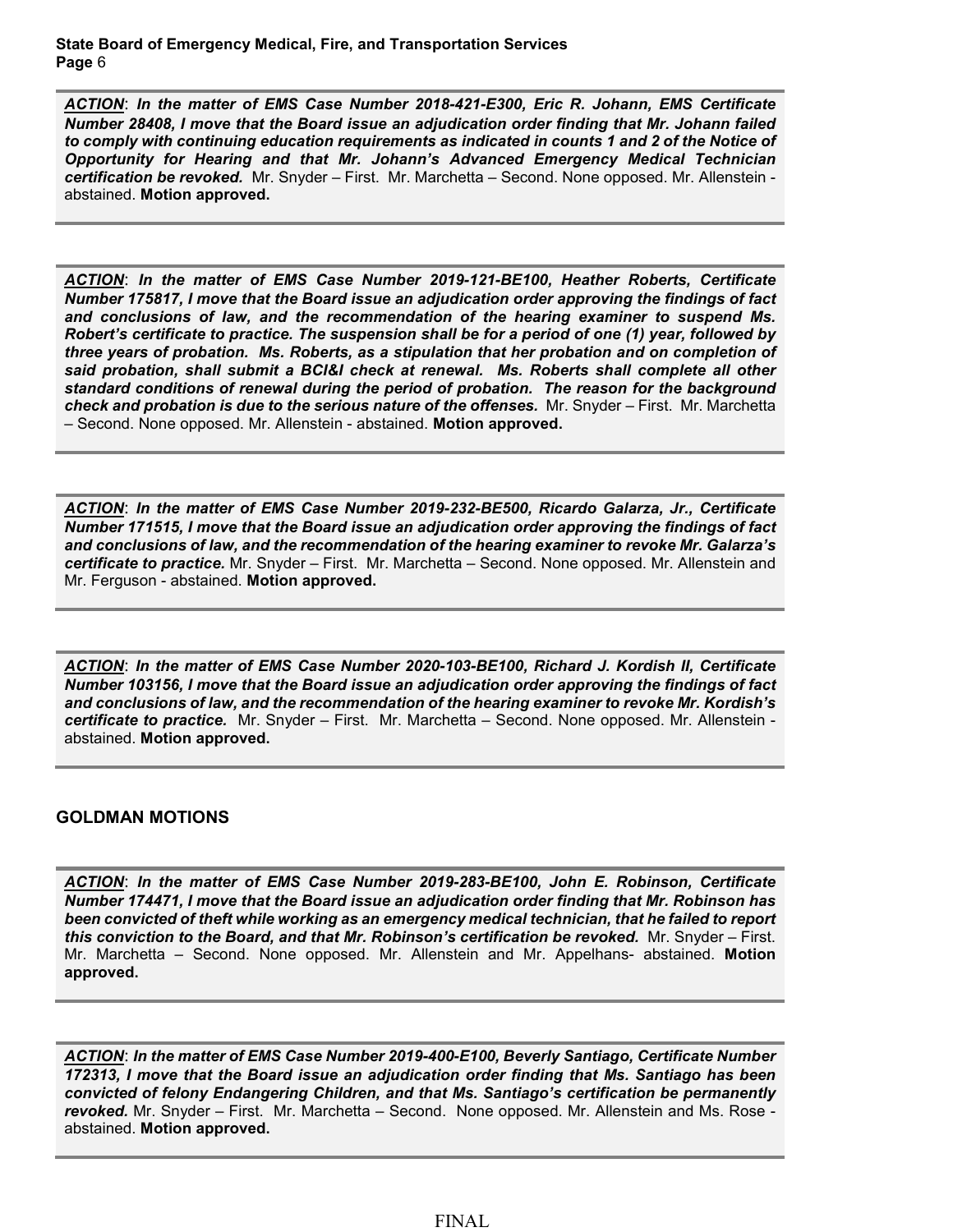*ACTION*: *In the matter of EMS Case Number 2019-445-E100, Charles Baston, Certificate Number 175747, I move that the Board issue an adjudication order finding that Mr. Baston has been convicted of Possession of Heroin and Aggravated Possession of Drugs, both felonies of the fifth degree and that Mr. Baston's certification be permanently revoked.* 

Mr. Snyder – First. Mr. Marchetta - Second. None opposed. Mr. Allenstein - abstained. **Motion approved.**

*ACTION*: *In the matter of EMS Case Number 2019-521-BE100, Jack E. Reall, Certificate Number 29359, I move that the Board issue an adjudication order finding that Mr. Reall has been convicted of Dereliction of Duty while working as a paramedic, that he failed to report this conviction to the Board, and that Mr. Reall's certification be revoked.* 

Mr. Snyder – First. Mr. Marchetta – Second. None opposed. Mr. Allenstein and Mr. Ferguson - abstained. **Motion approved.**

*ACTION*: *In the matter of EMS Case Number 2020-004-E100, Edward K. O'Daniel, Certificate Number 155943, I move that the Board issue an adjudication order finding that Mr. O'Daniel has been convicted of felony Possession with Intent to Deliver, and that he failed to report his felony and misdemeanor convictions on his renewal applications, and that Mr. O'Daniel's certification be permanently revoked.* Mr. Snyder – First. Mr. Marchetta – Second. None opposed. Mr. Allenstein - abstained. **Motion approved.**

## **EMS and Medical Transportation Investigations**

*ACTION*: *Executive Session for the purpose of discussing proposed disciplinary action against certificate holders pursuant to Ohio Revised Code Section 121.22(G)(1) or pursuant to 121.22(G)(5) that involve matters required to be kept confidential under Ohio Revised Code Section 149.43(A)(2) or 4765.102(B).* Mr. Marchetta – First. Dr. Schwartz – Second. None opposed. None abstained. **Motion approved.**

## **Roll Call**

| Mr. Thomas Allenstein        | Present | Mr. Mark Marchetta        | Present |
|------------------------------|---------|---------------------------|---------|
| Mr. Kent Appelhans (V.Chair) | Present | Ms. Stacey Martin         | Present |
| Ms. Karen Beavers            | Absent  | Dr. Amy Raubenolt         | Present |
| Mr. Herb de la Porte         | Absent  | Mr. Mark Resanovich       | Present |
| Mr. David DeVore             | Present | Ms. Julie Rose            | Present |
| Mr. Patrick Ferguson         | Present | Dr. Hamilton Schwartz     | Present |
| Dr. Richard George           | Present | Mr. George B. Snyder      | Present |
| Mr. Jeffery Jackson          | Present | Dr. Glen Tinkoff          | Absent  |
| Ms. Ruda Jenkins             | Present | Mr. Kevin Uhl             | Present |
| Ms. Susan Kearns             | Absent  | Mr. Dudley Wright (Chair) | Present |
|                              |         |                           |         |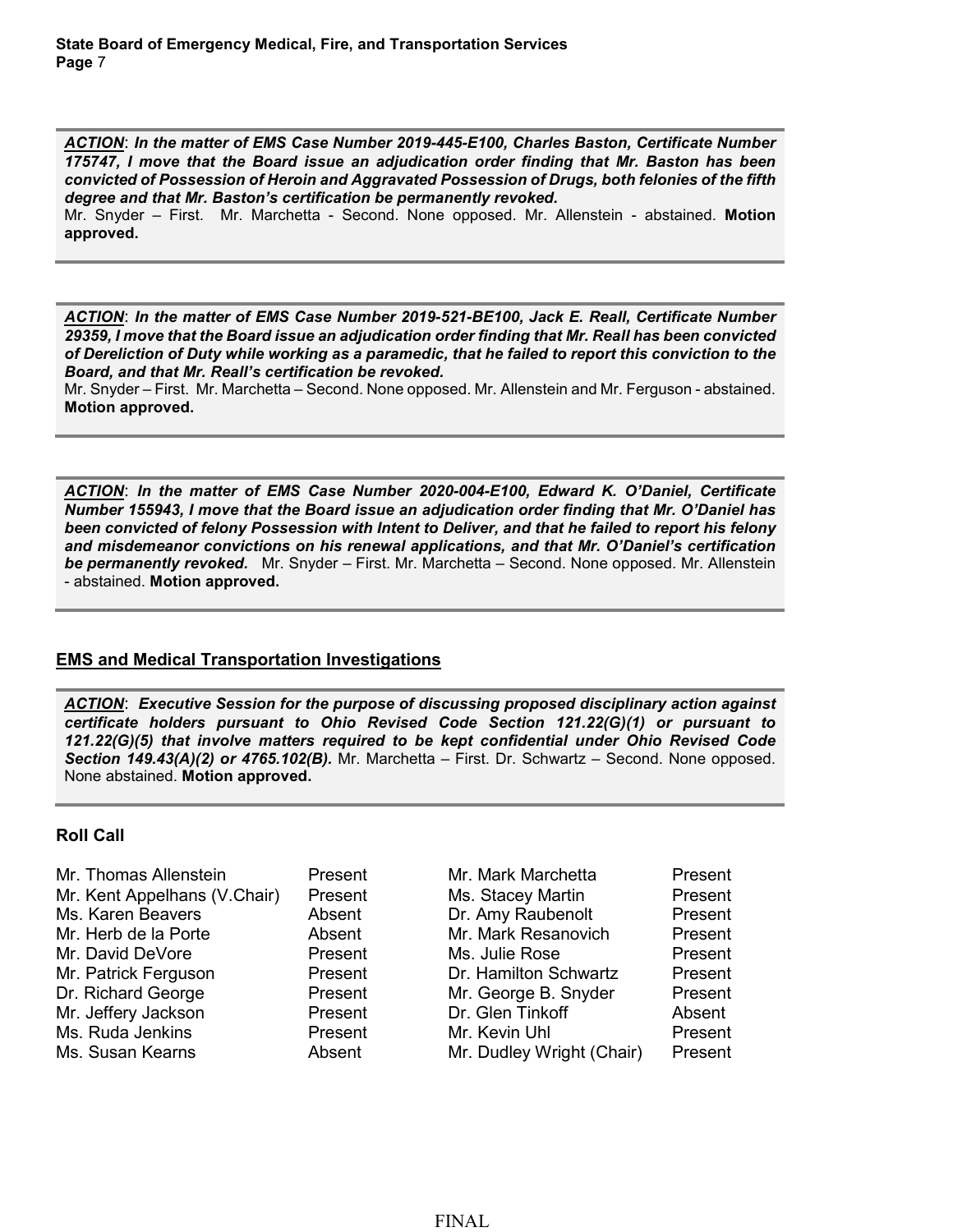*ACTION: Motion to accept the consent agreement for the following certification case.*  Mr. Snyder – First. Mr. Marchetta – Second. Mr. Allenstein – Abstained. None opposed. **Motion approved.**

2020-186-E300

*ACTION: Motion to close the following education case.*  Mr. Snyder – First. Mr. Marchetta – Second. Mr. Allenstein – Abstained. None opposed. **Motion approved.**

2019-700-E300

*ACTION: Motion to close the following Medical Transportation case(s).* Mr. Snyder – First. Mr. Marchetta – Second. Mr. Allenstein – Abstained. None opposed. **Motion approved.**

2020-093-E700

*ACTION: Motion to accept the following Consent Agreements.* Mr. Snyder – First. Mr. Marchetta – Second. Mr. Allenstein and Dr. Raubenolt (2020-31-BE100) – Abstained. None opposed. **Motion approved.**

| 2020-111-BE100 | 2020-398-E100  |
|----------------|----------------|
| 2020-317-BE100 | 2020-399-BE100 |
|                |                |
| 2020-361-E100  | 2020-535-E100  |
| 2020-365-BE100 |                |

*ACTION: Motion to close the following cases. The following cases have been recommended to be closed due to lack of jurisdiction, referral to local medical director, deferral to department discipline, certifications have expired, or non-violations of ORC and/or OAC.* Mr. Snyder – First. Mr. Marchetta – Second. Mr. Allenstein and Mr. Ferguson (2020-407-BE100) - Abstained. None opposed. **Motion approved.**

| 2020-166-BE500 | $2020 - 346 - E400$ * Refer to Medical Director |
|----------------|-------------------------------------------------|
| 2020-167-BE500 | 2020-372-E100                                   |
| 2020-279-BE500 | 2020-407-BE100                                  |
| 2020-301-E500  |                                                 |

*ACTION: Motion to close the following cases. Individuals have met the stipulations of their Consent Agreements.* Mr. Snyder – First. Mr. Marchetta – Second. Mr. Allenstein – Abstained. None opposed. **Motion approved.**

| 2017-562-E300  | 2019-063-E700  |
|----------------|----------------|
| 2017-707-E300  | 2019-166-BE100 |
| 2017-794-BE300 | 2019-338-E700  |
| 2018-227-E500  |                |

*ACTION: Motion to close the following case. Individual was audited at their respective level and opted to surrender their certificate to practice or certificate to teach. Re-open if reapplies.*  Mr. Snyder – First. Mr. Marchetta – Second. Mr. Allenstein - Abstained. None opposed. **Motion approved.**

| 2018-349-E300                                 |  |
|-----------------------------------------------|--|
| 2020-231-F300<br>$\sim$ $\sim$ $\sim$<br>---- |  |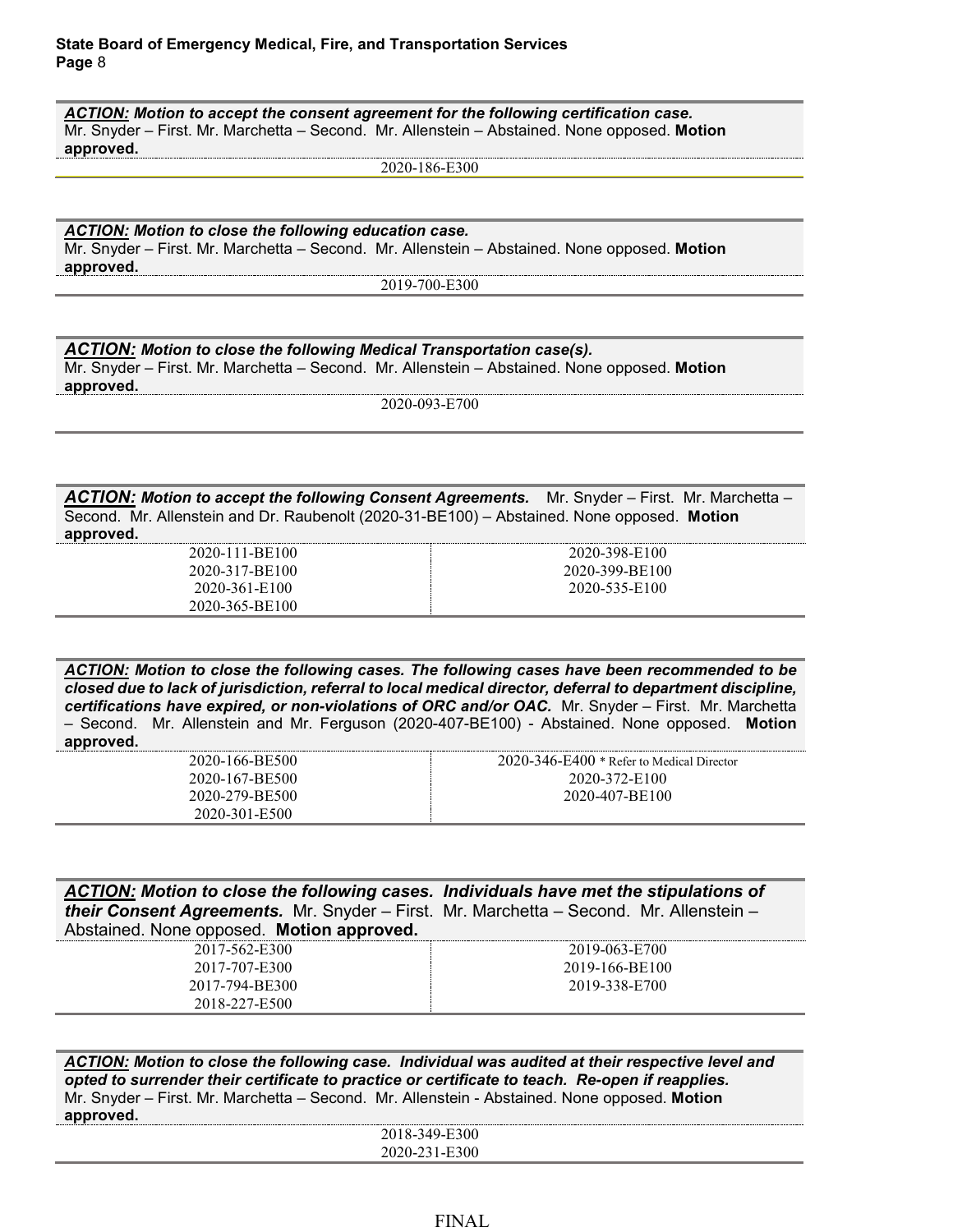*ACTION: Motion to close the following case. Individuals/Entities did not meet the requirements of their consent agreement or failed to meet audit requirements prior to surrender or expiration of certification. Re-open if reapplies.* Mr. Snyder – First. Mr. Marchetta – Second. Mr. Allenstein – Abstained. None opposed. **Motion approved.**

> 2017-706-E300 2018-574-E300

*ACTION: Motion to close the following cases due to service issues with the Adjudication Order or Notice of Opportunity for Hearing. The respective certificate(s) to practice are revoked or expired. Re-open if re-applies.* Mr. Snyder – First. Mr. Marchetta – Second. Mr. Allenstein – Abstained. None opposed. **Motion approved.**

> 2016-218-E100 2017-272-E300 2019-365-E300

*ACTION: Motion to issue Notices of Opportunity for Hearings for the following cases.* Mr. Snyder – First. Mr. Marchetta – Second. Mr. Allenstein – Abstained. None opposed. **Motion approved.**

| 2020-543-BE100<br>2019-627-E300 |
|---------------------------------|
|---------------------------------|

*ACTION: Motion to close the following cases due to one of the following reasons: inadvertently marked yes to conviction question, misdemeanor convictions which the Board has previously deemed "not involving moral turpitude," continuing education cases which now meet the requirements, non-patient care issues, and grandfathering issues of certification/conviction.*  Mr. Snyder – First. Mr. Marchetta – Second. Mr. Allenstein – Abstained. None opposed. **Motion approved.**

| . .            |                |
|----------------|----------------|
| 2018-448-E300  | 2020-441-BE100 |
| 2019-396-E300  | 2020-444-E100  |
| 2019-611-BE300 | 2020-449-E100  |
| 2020-072-E300  | 2020-450-BE100 |
| 2020-212-BE100 | 2020-451-BE100 |
| 2020-359-E100  | 2020-456-BE100 |
| 2020-375-E100  | 2020-457-E100  |
| 2020-438-E100  | 2020-488-E100  |
| 2020-439-E100  | 2020-506-BE500 |
|                |                |

# **Report, Dudley Wright**

Mr. Wright expressed his appreciation to the EMFTS Board members, committee members, DEMS staff and legal staff for all of their hard work over his tenure as Chair the last two years. It has been a tough year for everyone.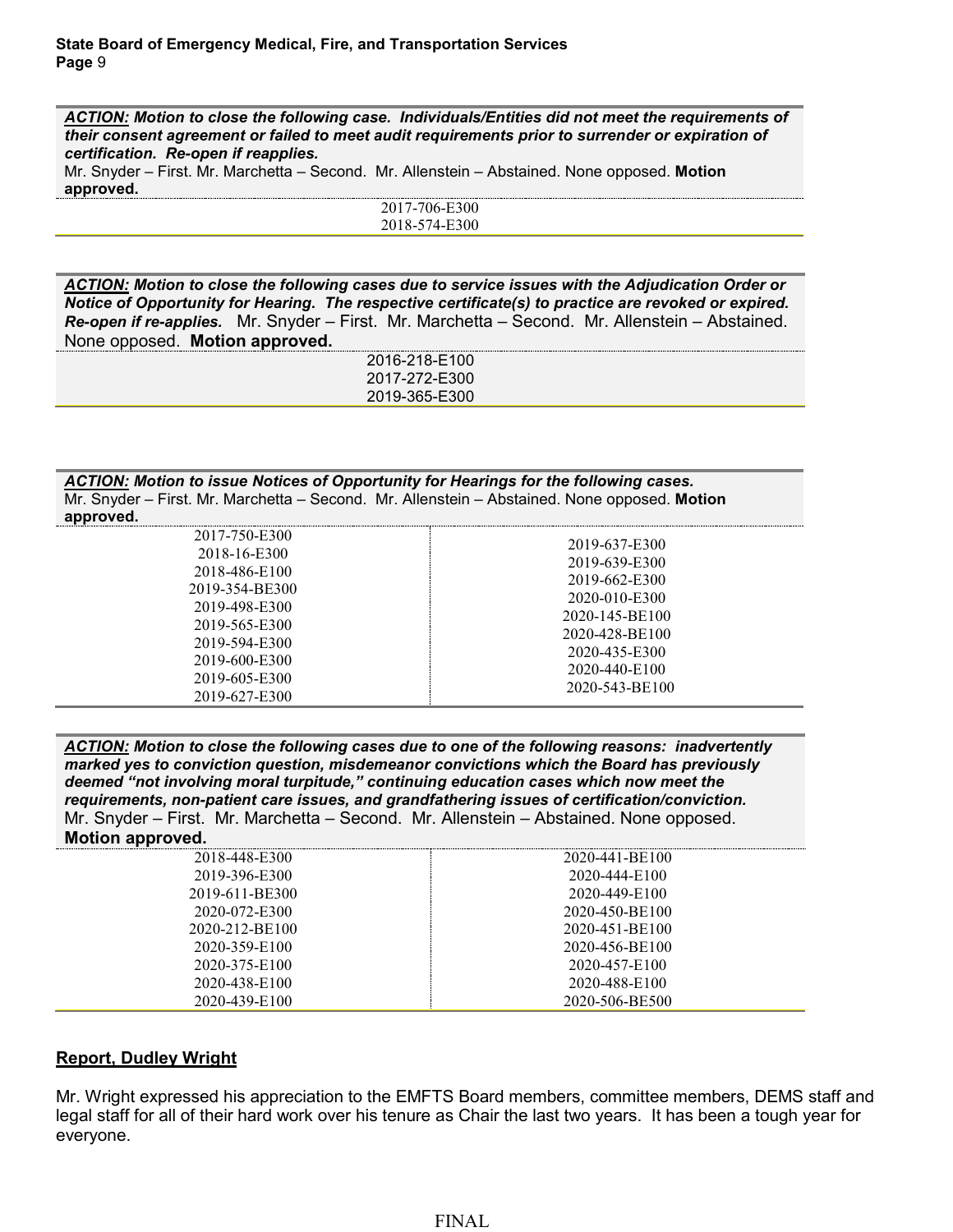# **State Medical Director, Dr. Carol Cunningham**

Dr. Cunningham reported that the annual All-Member Regional Physicians Advisory Board (RPAB) meeting was held virtually on November 5, 2020. The RPAB Chair meeting was also held virtually on November 5<sup>th</sup>. The next meeting will be March 10, 2021. Membership is still needed in regions 7 and 8. The tentative date for the Ohio EMS Medical Director Conference will be November 3, 2021.

Dr. Cunningham stated that the RPAB chairpersons did not recommend Matthew Bradley Smith, M.D. for granting his request for a medical director waiver due to failure to meet the eligibility requirements to request a waiver as cited in OAC 4765-3-05(A)(2). He is not currently actively practicing emergency medicine.

*ACTION: Motion for the Board to deny the request for a waiver for Matthew Bradley Smith, M.D. due to the failure to meet the eligibility requirements as cited in OAC 4765-3-05(A)(2).* Mr. Marchetta– First. Mr. Uhl – Second*.* None opposed. None abstained. **Motion approved.**

Dr. Cunningham requested a motion for the following reappointments to the RPAB: Region 1

- Dr. Todd Brookens
- Dr. Valerie Lint

Region 2

• Dr. Jeffrey Luk

Region 3

- Dr. James Brown
- Dr. Andrew Hawk
- Dr. Joshua Klepinger
- Dr. William R. Marriott
- Dr. Jeffrey Robinson
- Dr. Brian Springer

Region 4

• Dr. Paul Zeeb

Region 5

• Dr. Randy Johnson

Region 6

- Dr. Dustin Calhoun
- Dr. Bentley Curry
- Dr. Donald Locasto
- Dr. Fdward Otten
- Dr. Nathan Timm

Region 7

• Dr. Brian Barhorst

*ACTION: Motion for the Board to reappoint the following members to the Regional Physician Advisory Board: Dr. Todd Brookens, Dr. Valerie Lint, Dr. Jeffrey Luk, Dr. James Brown, Dr. Andrew Hawk, Dr. Joshua Klepinger, Dr. William R. Marriott, Dr. Jeffrey Robinson, Dr. Brian Springer, Dr. Paul Zeeb, Dr. Randy Johnson, Dr. Dustin Calhoun, Dr. Bentley Curry, Dr. Donald Locasto, Dr. Edward Otten, Dr. Nathan Timm, and Dr. Brian Barhorst.* Mr. Resanovich – First. Mr. Marchetta – Second*.* None opposed. None abstained. **Motion approved.**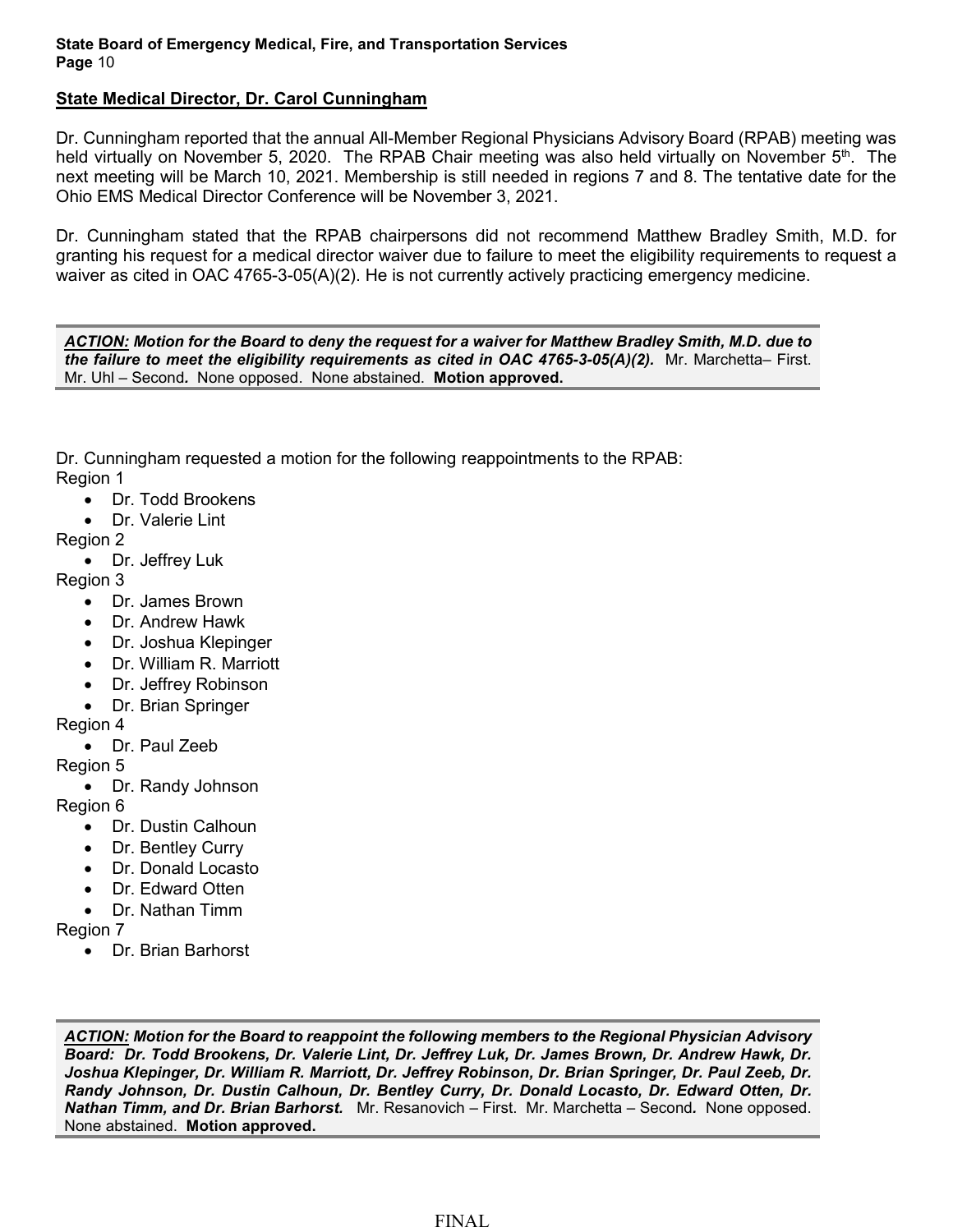Executive Director Wagoner requested a motion for Dr. Carol Cunningham to be reappointed as a member of the Regional Physician Advisory Board.

*ACTION: Motion for the Board to reappoint Dr. Carol Cunningham as a member to the Regional Physician Advisory Board.* Mr. Marchetta– First. Mr. Resanovich– Second*.* None opposed. None abstained. **Motion approved.**

The State of Ohio Adult EMS Guidelines and Procedures Manual has been updated. Dr. Cunningham requested a motion to approve.

*ACTION: Motion for the Board to approve the State of Ohio Adult EMS Guidelines and Procedures manual.* Mr. Marchetta– First. Mr. Resanovich– Second*.* None opposed. None abstained. **Motion approved.**

Dr. Cunningham is in the final stages of drafting an EMS training module for the administration of COVID-19 vaccines. It was determined by legal counsel that the EMFTS Board does not need to approve a training module. The Board members were in support of the completion of the training module. If the medical director provides and authorizes the administration of the vaccine, provides a written protocol, and provides the appropriate training the EMS providers can administer vaccines. The training module and associated documents are a resource and completion of the module is not mandatory.

Dr. Cunningham reported that Dr. Jon Krohmer, the director of NHTSA's Office of EMS has requested that state EMS medical directors who elect to get vaccinated for COVID-19 to provide photos of the event to him. Also, photos are especially welcomed of medical directors receiving a vaccine administered by an EMS provider if permitted by the state's EMS scope of practice.. The American Ambulance Association has social media in the works to encourage EMS providers to receive the vaccines. Ms. Rose requested photos to be posted on the website.

The Ohio Department of Health is supportive of revamping the "Be a Part of the Solution" video that was released on March 1<sup>st</sup> and is posted on the EMS website.

The Ohio Fire Chiefs Association has requested that Dr. Cortez and Dr. Cunningham participate in a COVID-19 webinar on December 30, 2020.

# **EMS Staff Legal Counsel, Michael Wise**

Mr. Wise reported that there are two COVID related pieces of legislation that affect licensing boards.

HB 197 extended the certification deadlines for any certification that was due to expire after March 8<sup>th</sup> and moved it to December  $1<sup>st</sup>$ . It also allowed regulatory Boards to meet virtually up through December  $1<sup>st</sup>$ .

HB 44 was passed last month. It also extended the certification deadline to July 1, 2021 for any certification that expires between March 9, 2020 and April 1, 2021. Also, virtual meetings are allowed through July 1, 2021.

HB 151 lifted the hospital center restrictions off of all EMS providers so now all four certification levels can practice anywhere in the hospital. The scope of practice is the same. The bill requires a designated APRN to provide medical direction when EMS certificate holders are working outside of the emergency department while in the hospital.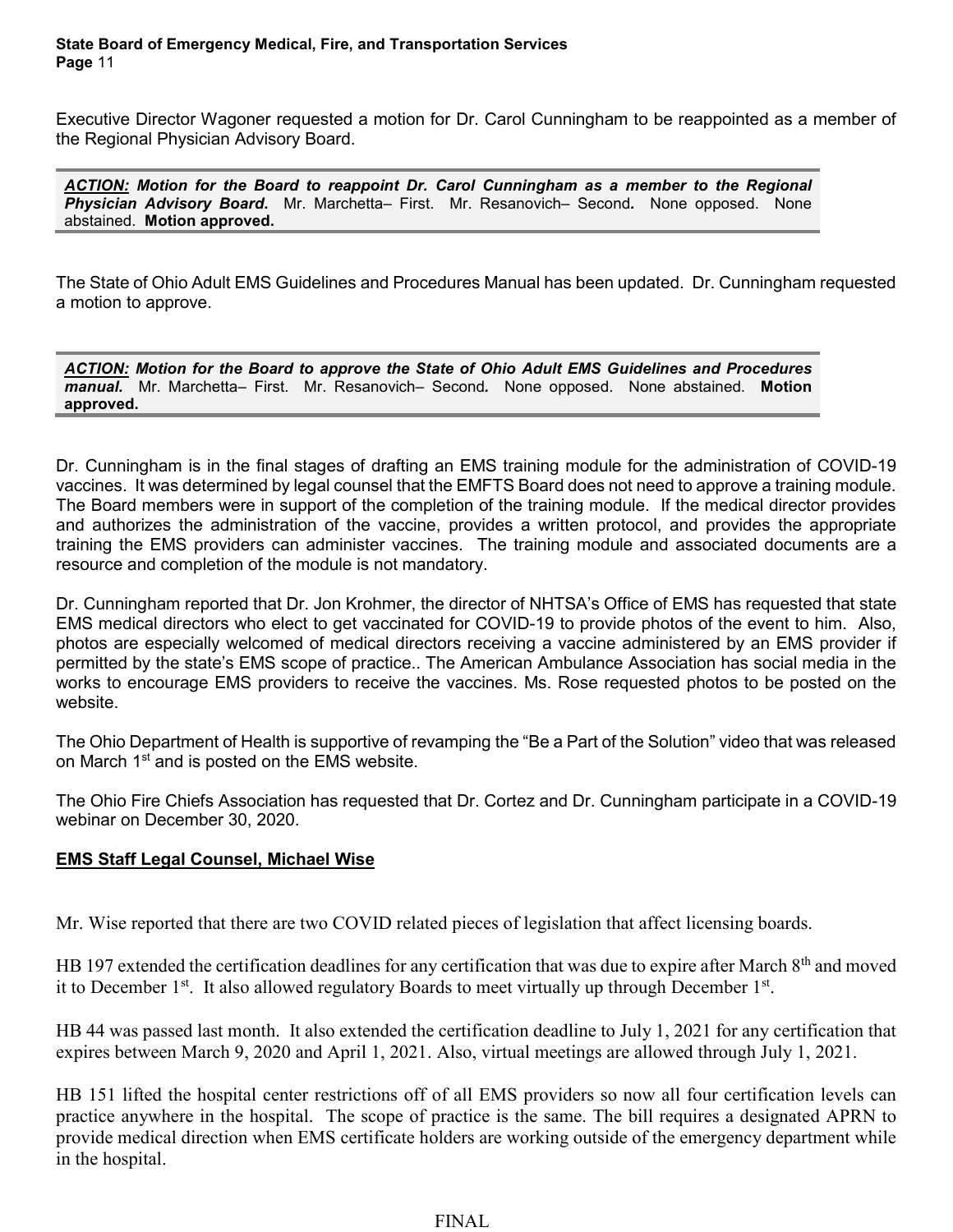The chair and vice chair will be decided later in the meeting and their term begins on January 1, 2021.

Mr. Wise reported that an Administrative Rule states that if there are any regulatory restrictions in a rule; where shall or must, then you must remove 2 regulations, the shall or must, to other rules. The rules being approved have kept the 2 to 1 ratio.

Mr. Wise requested a motion to approve the filing of 4765-2-04 (Public notice of rule adoption, amendment, or rescission.) and 4765-2-05 (Notice of meetings) with the Joint Committee on Agency Rule Review.

*ACTION: Motion for the Board to approve the filing of Ohio Administrative Code rules 4765-2-04 and*  4765-2-05 with the Joint Committee on Agency Rule Review. Mr. Marchetta– First. Mr. Ferguson– Second*.* None opposed. None abstained. **Motion approved.**

Mr. Wise reported that Ms. Mowad has been assigned to a different position at the attorney general's office. Mr. Wise and many of the Board members thanked Ms. Mowad and wished her good-luck in her new endeavors.

# **Assistant Attorney General, Lidia Mowad**

Ms. Mowad reported that she will be taking another position within the Attorney General's office. She thanked the EMFTS Board and the Division of EMS.

The only matter pending is the administrative appeal with James Fields. The Division is awaiting the decision of the Court.

# **Legislative Report, Ben Kimmel**

Ben Kimmel was not in attendance. Therefore, Executive Director Wagoner reported on six bills that are moving that Mr. Kimmel provided.

**HB 61** - Health provider residential information.

**HB 263** - Occupational Licensing Criminal Convictions. There are some concerns with this bill due to the significant risk to the public.

**HB 441** - Dementia Training

**HB 444** - Changes in township laws and some information that may affect EMS

**SB 246**- Occupational Licensing that recognizes licensure or satisfactory working experience in another state as a pathway to licensure in Ohio.

**SB 302** - EMS and Stroke Patient Protocols. This may have some impact on the Division in the collection of protocols and the writing of guidelines and reference materials in the management of stroke patients in addition to the ability to post within the Division's website.

Ms. Rose stated that with regards to SB 380 on balanced billing EMS was not included until July. Her association testified on the impact the proposed billing will have on all medical transportation companies; both public and private.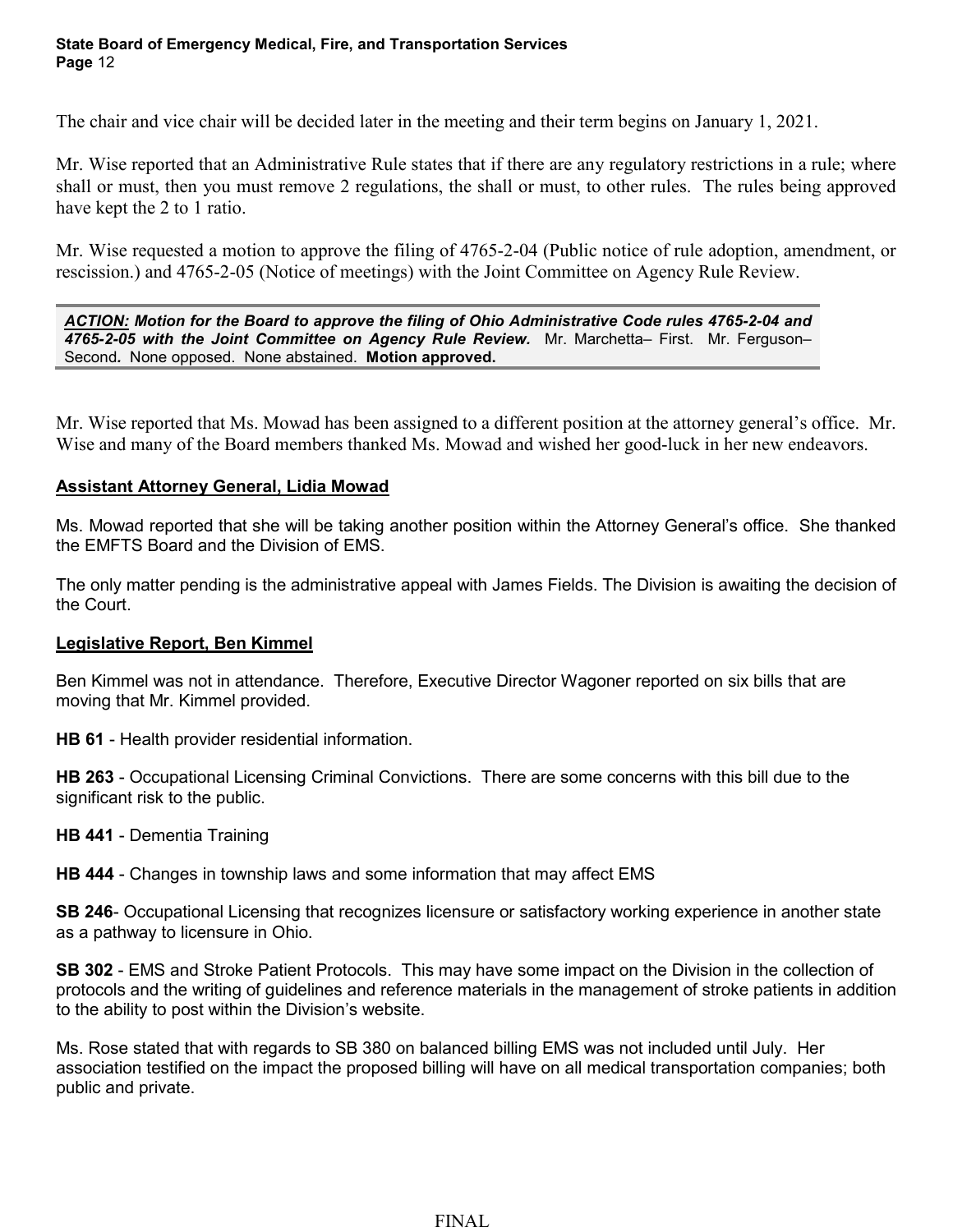# **Executive Director and Staff Reports, Robert Wagoner**

Mr. Wagoner thanked the DEMS staff for their continued dedication and teamwork. The Ohio Department of Public Safety received authorization to fill fifteen positions agency-wide. On November 12, 2020, the DEMS submitted a critical needs request with justification to ODPS HR and shortly thereafter the Division of EMS received permission to fill all six (6) positions we requested. The hiring process for all positions is currently in progress.

An "Ohio Legislative Service Commission Survey on Occupations Regulated by the State Board of Emergency Medical, Fire, and Transportation Services" was completed and submitted on November 27, 2020 (117 pgs.). It was misrouted for several months, leaving the DEMS only one month to complete the survey.

An OBM Audit Review of EMS Risk and Controls for access to EMS databases was completed on December 2, 2020. Several opportunities for improvement in closing out decommissioned accounts were identified.

The Ohio Emergency Management Agency asked the Division of EMS to assume the role of the coordinating agency for the State Emergency Operations ESF-8 Mass Casualty Plan. A preliminary meeting was held on November 18, 2020 and draft work to update the plan is underway.

A follow-up to the Strauss Commission in which any changes to Board policy and procedure, as well as related staff functions was submitted on December 4, 2020 as requested. The Division of EMS noted that all the DEMS investigators have now completed trauma-related training for issues concerning victims of abuse or other wrongdoing. The DEMS investigations software was updated to include a new report tracker for sexual misconduct cases.

The EMFTS Board's proposed legislation that would require a criminal background check with RapBack for all Division of EMS licensees was unfortunately not enacted by the General Assembly in 2019.

Mr. Wagoner congratulated all of Ohio EMS agencies. On Monday he received notification from the National Association of EMS Officials (NASEMSO) that Ohio earned the distinction of producing the greatest total number of voluntary responses to the opioid overdose survey of EMS agencies over the past 3 months (82/1148 or 7.14% of the total responses). The Association of State & Territorial Health Officials (ASTHO) partnered with NASEMSO on this CDC-funded project to collect and compile information about the innovative ways EMS agencies are responding to opioid overdoses in the field. The next step is for ASTHO researchers to analyze the data collected and present it via webinar sometime in the first half of 2021.

# COVID-19 Activity

Governor DeWine has delayed Ohio's plans to resume in-person work at state-owned facilities that was to be phased in beginning in January. The Division will continue to work virtually until further notice.

House Bill 404 extends the extended deadlines and licensure expiration dates under HB 197 that sunset on Dec. 1, 2020. Now, deadlines and licensure expirations dates that occurred between March 9, 2020 through April 1, 2021, are extended until July 1, 2021.

Executive Director Wagoner represented the Division of EMS and participated in the first meeting of the ODH COVID-19 Vaccinations Priority Populations Workgroup on December 9, 2020.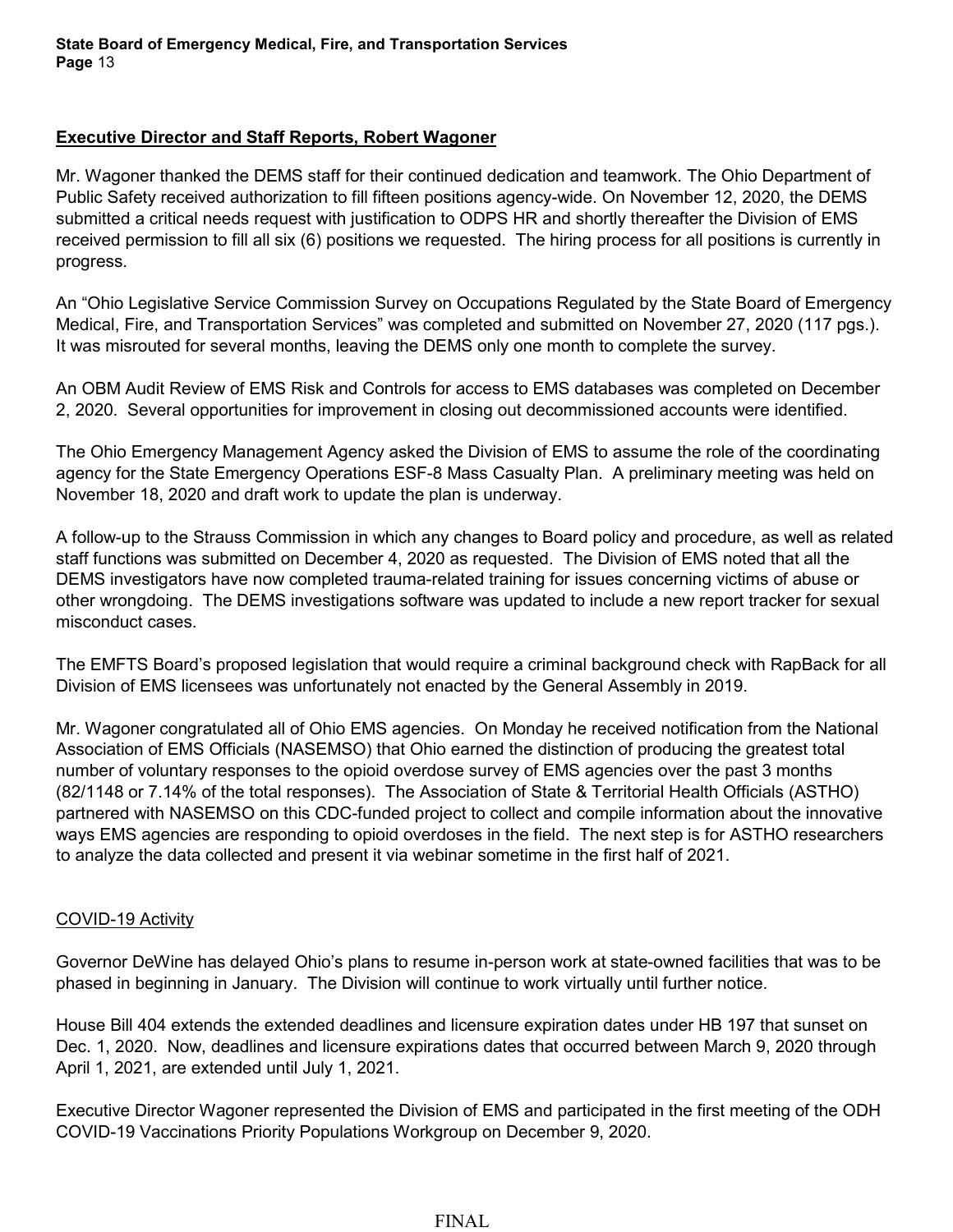Within the past week the Division of EMS refreshed the unaffiliated EMS provider survey originally completed in May for ODH. We will then verify certification status for all respondents within the week.

The DEMS Staff remains engaged with the State EOC ESF-8 Public Health, participation in zone calls, and ESF-8 partner calls. In particular, we have reported a noticeable increase in minimum staffing requests from EMS and transporting agencies within the past week for the first time in this pandemic.

# EMFTS Board Points of Interest

Seven (7) Board seats expired on 11/12/2020. We are still awaiting notification while the seats remained filled by the incumbents for up to 60 days following expiration.

Eight Board members still need to complete the mandatory Ethics Training by Dec. 30, 2020. Please complete the mandatory training and forward your completion verification to Valerie as soon as possible. Executive Director Wagoner reminded the Board members to "save the date" for

February 9 – 11, 2021 for the first virtual EMFTS Board Retreat. Topics will need to be developed that needs discussion, to craft an agenda and set the virtual schedule.

# **GRANTS, Johanna Burgess**

Ohio EMS Priority One, Supplemental, and Priority 2-5 Research Grants Update:

# *SFY 2020-2021*

**Priority One** – 1358 requests processed for a total of \$878,277.07 **Supplemental Grant** – 2 of 3 awards have been processed for a total of \$50,570.68 **COVID-19 PPE Reimbursement Grant** – 103 agencies awarded for a total of \$131,749.55

- The 2020-2021 grant cycle will close in a little over 15 days. The DEMS staff will begin sending notifications to remind grantees to spend their grant dollars and submit their requests for reimbursement. Agencies will have until January 31, 2021 to submit invoices.
- Items requested to be added to the equipment list includes ultraviolet or ionization style decontamination equipment.

*ACTION: Motion for the Board to approve adding ultraviolet, electrostatic, and ionization style decontamination units to the equipment list.* Mr. Appelhans– First. Mr. Marchetta– Second*.* None opposed. None abstained. **Motion approved.**

# **EMS Exemption Requests, Ellen Owens**

Ms. Owens reported that there were not any EMS exemption requests.

# **Education, James Burke**

Mr. Burke reported that the EMS education staff continues to work with all the schools in Ohio. As of now there have not been any classes or schools that has stopped completely.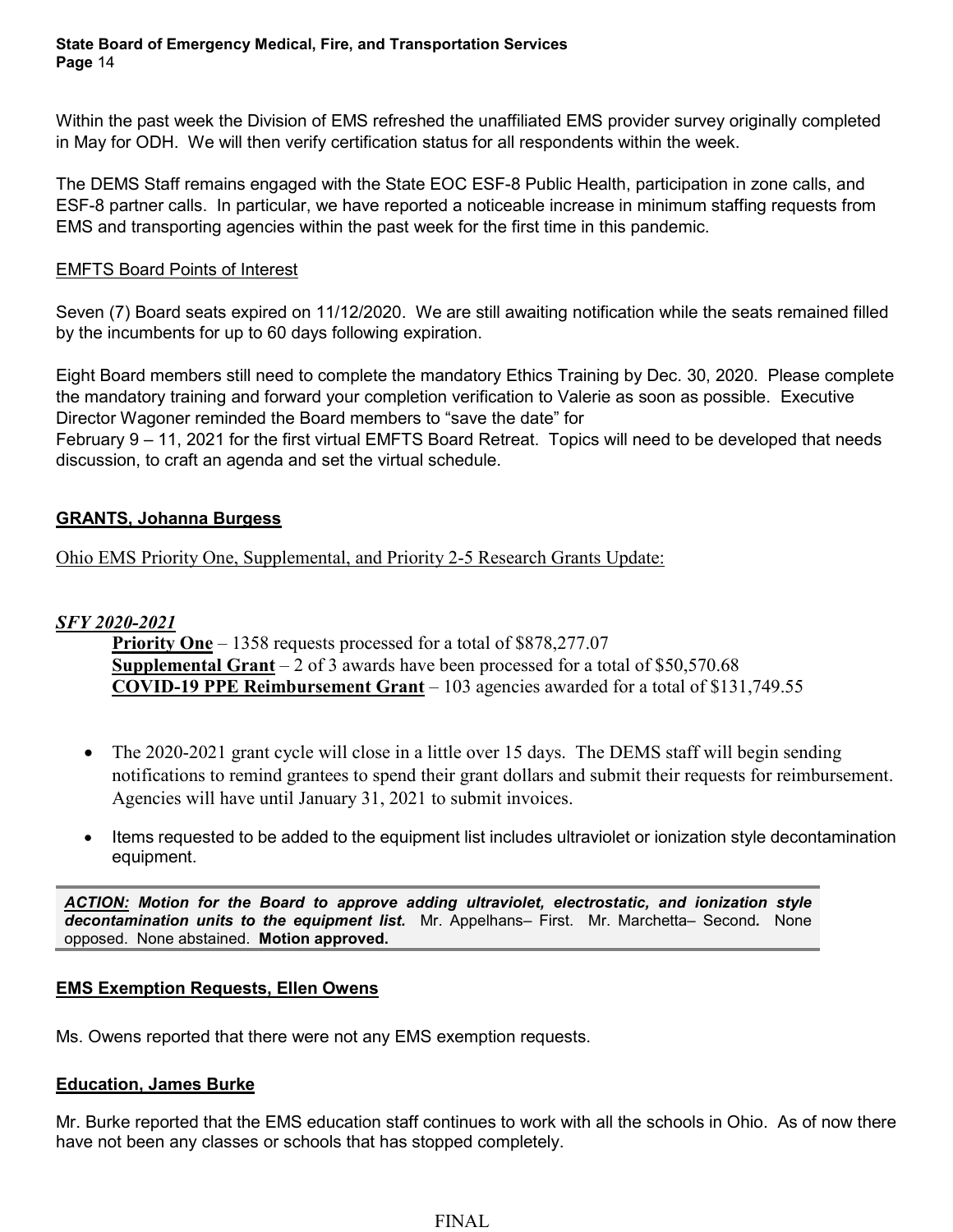Mr. Burke thanked his staff and the Board for helping these schools during this difficult time.

# **Medical Transportation, Dave Fiffick**

Mr. Fiffick presented the list of medical transportation renewal applications with expiration dates of October, November and December 2020. Staff is requesting a motion and approval pending a satisfactory inspection.

*ACTION: Motion to approve the medical transportation renewal applications with expiration dates of October, November and December 2020; pending a satisfactory inspection.* Mr. Marchetta – First. Dr. Schwartz– Second. None opposed. Mr. Allenstein (250114 and 253315) abstained. **Motion approved.**

Mr. Fiffick presented the list of medical transportation applications for October, November and December 2020 new services. Staff is requesting a motion and approval pending a satisfactory inspection.

*ACTION: Motion to approve medical transportation applications for October, November and December 2020 for new ambulette services, ambulance services and air medical; pending a satisfactory inspection.* Mr. Marchetta – First. Dr. Schwartz - Second. None opposed. None abstained. **Motion approved.**

# **BOARD COMMITTEE REPORTS**

## **Trauma Committee, Diane Simon**

Ms. Simon reported that the Trauma Committee meeting was held virtually on November 4, 2020. There was a quorum.

The Trauma Committee reviewed the IEM reports that were done through grant money looking at the impact of trauma education and where there are potential gaps. Numerous gaps were indicated, especially in the rural areas. Two workgroups are being created. One will have a global focus and the other one will have a focus on rural areas.

Individual hospitals are able to submit 2020 data; however, regional centers are unable to submit due to a vendor issue. The deadline was extended for data submissions for first, second and third quarters until December 31, 2020.

The 2019 Ohio Trauma Registry Annual Report was included in the Board packet and Ms. Simon requested a motion to approve the report.

*ACTION: Motion for the Board to approve the 2019 Ohio Trauma Registry Annual Report.*  Ms. Martin – First. Ms. Jenkins – Second. None opposed. None abstained. **Motion approved.**

# **Education Committee, George Snyder**

Mr. Snyder reported that the committee met virtually on December 15, 2020 and there was a quorum.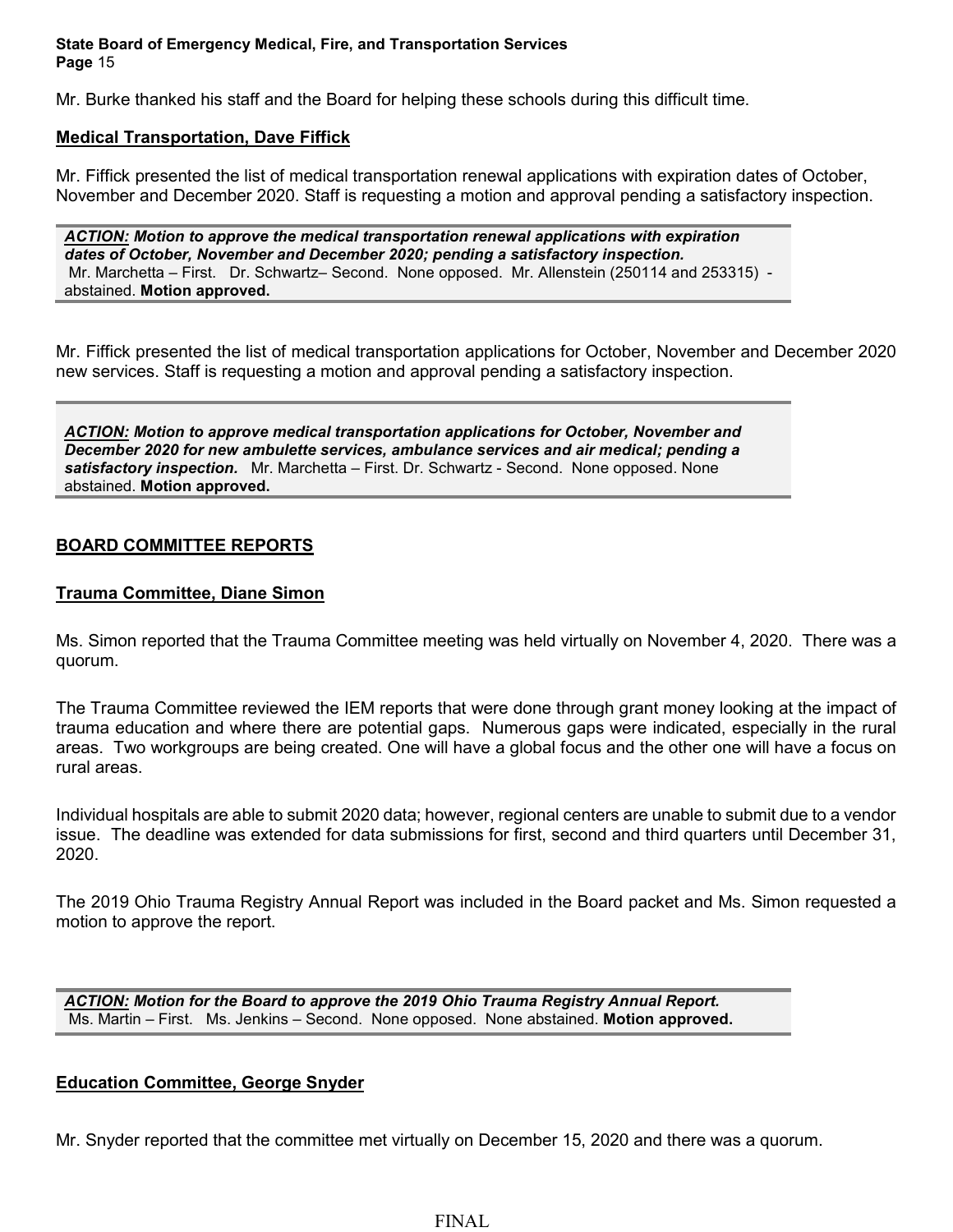The Education Committee has several workgroups that have been adversely affected by COVID-19 and have not met.

The Instructor I and II updates are being completed. The EMT and EMR Psychomotor skill evaluation manual is being updated. Mr. Burke reported that the workgroups are working on these for the new standards. The workgroup is looking at over 30 rules to be modified or change for this to happen. The idea is to align EMS with fire to streamline the process. The workgroup is also looking into grandfathering Instructors as a pathway for an instructor to get to another level.

Mr. Snyder reported that they had a request for the approval for a specific training from a specific training group. Mr. Steven Click, the first responder liaison to the Ohio Mental Health and Addition Services presented a program called Question, Persuade, and Refer (QPR) that is a national evidence based program which provides education, prevention and awareness for suicide issues. The course is a 2 hour training program. The committee is still concerned with the concept that individual entities are coming for approval for specific programs. The committee had a long discussion. The consensus was to add these training links to the EMS website as a resource for first responders.

# **EMS-Children Committee, Dr. Schwartz**

Dr. Schwartz reported that they held a meeting via Microsoft Teams® on December 15, 2020.

# EMSC Performance Measures

The Ohio PECC Learning Collaborative State Team is offering pediatric training equipment to Ohio EMS agencies with a registered Pediatric Emergency Care Coordinator. Ohio EMSC has received 41 applications that are currently under review. The offer has been expanded to include all Ohio EMS agencies that choose to register a PECC on the new secure website. New applications for training equipment have already been received as a result. The deadline for new applications is December 31<sup>st</sup>.

The EMSC Program will be surveying Ohio EMS agencies beginning in January to collect data for EMSC Performance Measures 2 and 3. PM2 is the adoption of a PECC for the agency, and PM3 is the type and frequency of pediatric skills training. All Ohio EMS agencies that respond to 9-1-1 emergency calls are included in the survey.

The National Pediatric Readiness Project will begin surveying hospitals about their pediatric readiness in the emergency department in summer 2021. More details on both surveys will be provided as it becomes available.

## **Other Activities**

The Ohio EMSC Committee has forwarded the draft State of Ohio EMS Pediatric Guidelines and Procedures Manual to the EMFTS Board for review.

Joe Stack and Dr. Schwartz are working with the Ohio Department of Health to update the Emergency Guidelines for Schools document a resource to better ensure accurate guidance is provided to school nurses and staff in responding to emergencies in their schools. Future calls will continue the project.

## **EMS System Development, Herb de la Porte**

Mr. de la Porte was not in attendance; therefore, there was not a report.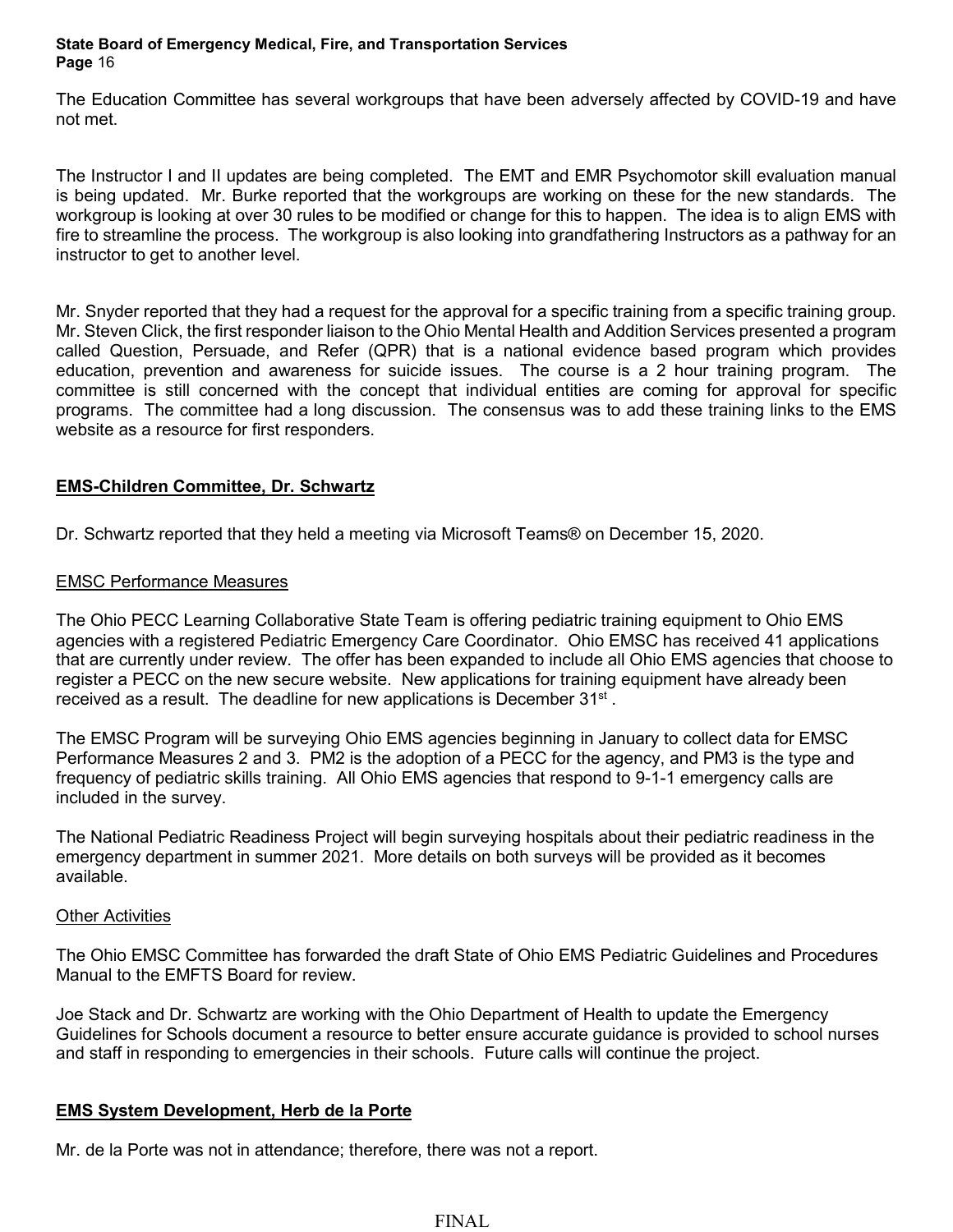# **Homeland Security Subcommittee, Mark Resanovich**

Mr. Resanovich reported that the subcommittee met on December 4, 2020.

Mr. Resanovich stated that the Homeland Security Subcommittee put together a recommendation and guideline as a quick reference as to what would need to be done during a pandemic. Staffing issues, capacity issues and other measures. The subcommittee requested that a public safety announcement to go out regarding when to call 911. Some EMS agencies have developed protocols for transport and non-transport. Links are included for Ohio and from the Federal government. The mental health of the providers needs to be recognized during this time. Some of the programs are local and some are statewide. The subcommittee would like to offer this to the Executive Director to place on the EMS website as a resource and be sent via gov delivery.

# **EMS Rural Subcommittee, Herb de la Porte**

Mr. de la Porte was not in attendance; therefore, there was not a report.

# **Medical Oversight Committee, Mark Resanovich**

Mr. Resanovich reported that the committee has not met. Mr. Dutton has returned to the Board and has agreed to chair the Medical Oversight Committee.

# **Alternate Transportation Subcommittee, Mark Resanovich**

Mr. Resanovich reported that the Alternate Transportation Subcommittee have not met.

# **Medical Transportation Committee, Tom Allenstein**

Mr. Allenstein reported that the committee has not met; therefore, there is not a report.

## **Critical Care Subcommittee, Julie Rose**

Ms. Rose reported that the committee has not met; therefore, there is not a report.

# **Scope of Practice Ad-Hoc Committee, Kevin Uhl**

Mr. Uhl reported that the committee did not meet due to scheduling conflicts.

# **Human Resources Ad-Hoc Committee, Mark Resanovich**

Mr. Resanovich reported that the committee did not meet due to scheduling conflicts.

## **Star of Life Awards**

Executive Director Wagoner reported that the committee has not met due to the surge of COVID-19. The DEMS is hopeful that the awards ceremony can be held in the fall of 2021.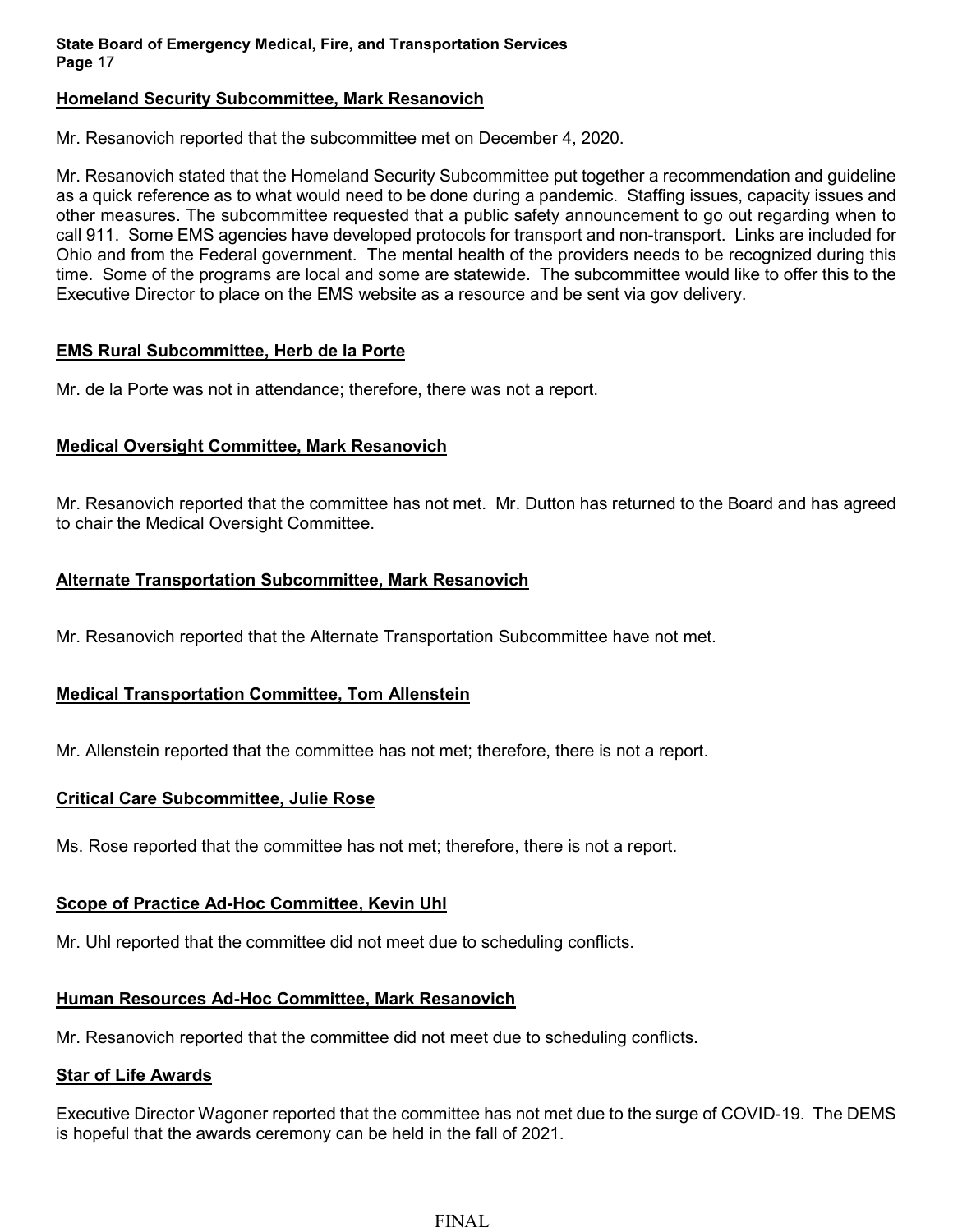#### **Old Business ~ none**

### **New Business**

Mr. Wright reported that he would like to reauthorize all of the existing committees, subcommittees, and ad hoc committees. All of the liaisons, chairs, and vice chairs will remain on all the committees with the exception of Mr. Dutton being the chair of the Medical Oversight Committee.

# **Data Use Agreement**

Mr. Mays reported that a summary of the data use agreement had been sent to the EMFTS Board members in the Board packet. The request is from Priti Parikh, PhD at the Wright State University. The two requests are for the same researcher; one request for data from EMSIRS and one request for data from the Trauma Registry. They will link data from two different data sources. These researchers are recipients of one of the EMS grants. They are requesting the release of addresses of provider agency and potentially the recipients of care. The names of patients will not be disclosed. Mr. Ferguson has concerns with providing addresses. Mr. Mays stated that the address of the EMS agency address would be provided because they are researching the time and distance that it took the agency to get to the incident and from the incident to the trauma facility. They are linking the continuum of care and the outcome of the trauma event. The results will be presented in aggregate and will not name specific agencies, patients, or hospitals.

*ACTION: Motion to approve the data use agreements from Dr. Priti Parikh at the Wright State University.* Mr. Dutton – First. Mr. de la Porte– Second. Mr. Ferguson, Mr. Resanovich and Mr. Snyder - opposed. None abstained. **Motion approved.**

# **Nominations for Chair and Vice Chair**

Mr. Appelhans was nominated at the October Board meeting. The floor was open for additional nominations for the chair position. There were no additional nominations.

*ACTION: Motion to close nominations and nominate Kent Appelhans for the Chair of the EMFTS Board.* Mr. Resanovich – First. Mr. Allenstein– Second. None opposed. None abstained. **Motion approved.**

Mr. Marchetta was nominated at the October Board meeting. The floor was open for additional nominations for vice chair. There were no additional nominations.

ACTION: Motion to close nominations for the vice chair of the EMFTS Board. Mr. Allenstein -First. Ms. Jenkins– Second. None opposed. None abstained. **Motion approved.**

*ACTION: Motion to nominate Kent Appelhans for the chair and Mark Marchetta for the vice chair of the EMFTS Board.* Mr. Allenstein – First. Mr. Resanovich – Second. None opposed. Mr. Appelhans and Mr. Marchetta - abstained. **Motion approved.**